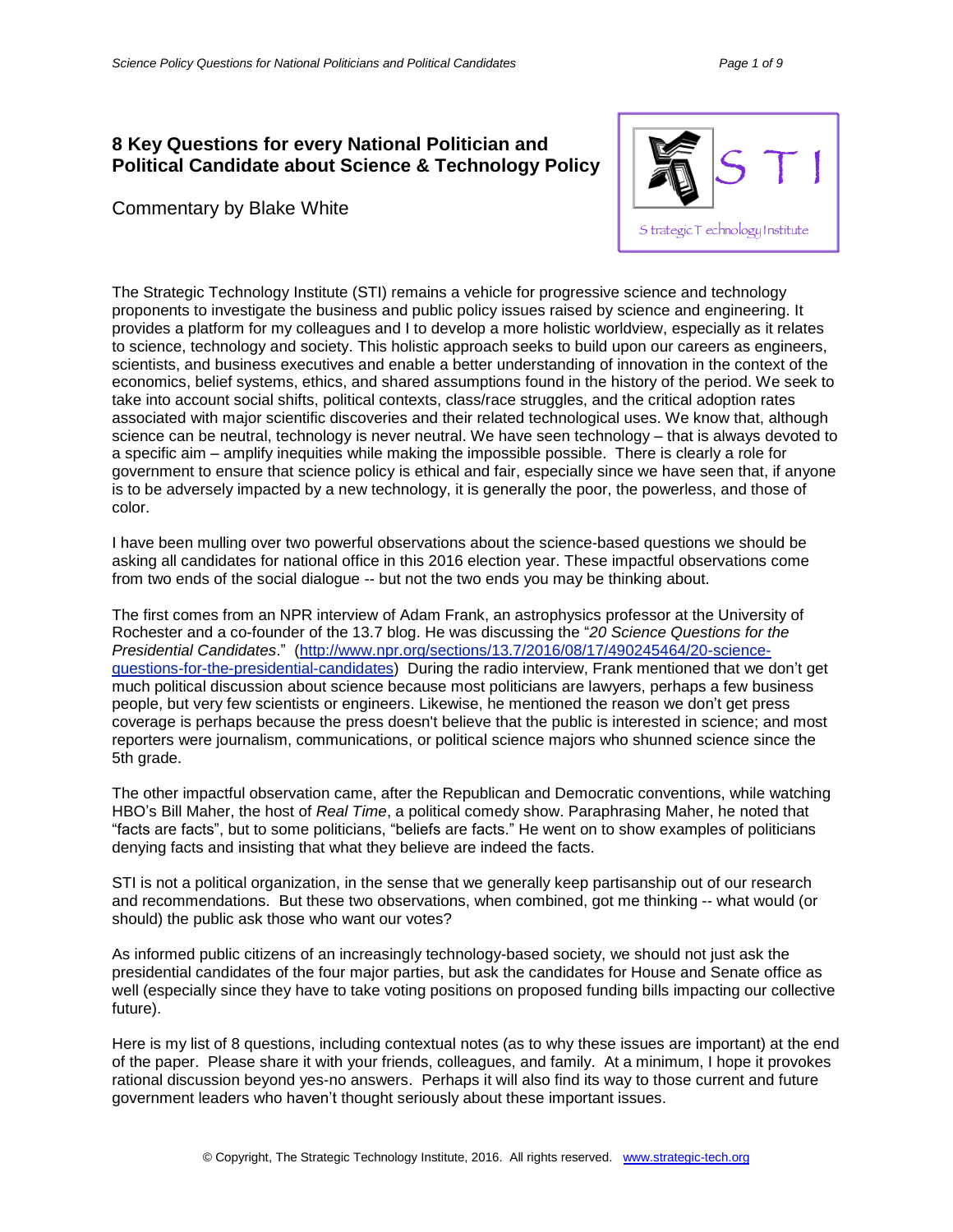- 1. **Fact-Based Science Policy<sup>1</sup>** What is the role of the Education Department in demanding full respect for, and adherence by states and local government entities to, fact-based science education? Or, do you believe that each local school is allowed to have "their own set of facts" based on belief? In more general terms, what do you see as the importance of fact-based research on overall government policy positions and laws?
- 2. **Federal Research & Development<sup>2</sup>** -- To what degree do you believe that the Federal Government still has an important role in championing and funding pure R&D to stimulate technology development by private industry and entrepreneurs, as a global competitiveness issue, as well as a national economic imperative? What level of funding do you support and what are your top 3 areas for federal R&D focus?
- 3. Climate Change<sup>3</sup> -- The science behind Climate Change is beyond dispute among 90%+ of serious scientists, yet the two major parties seem to be at odds around not only the causes and implications, but even the facts themselves. What will you do to make sure the politicization of climate change does not keep us from irreversibly destroying our only ecological habitat on the erroneous bet that 90% of scientists are wrong?
- 4. **Nuclear Energy<sup>4</sup>** -- Do you see a cleaner and safer nuclear energy source as a viable alternative source for electric power than fossil fuels? If so, how? If not, what would need to be done to make it so?
- 5. **NASA<sup>5</sup>** -- Until very recently, NASA funding had been dwindling, as a percentage of the overall federal budget, since the Cold War ended, in spite of very significant beneficial spinoffs from the program. Do you believe in the innate value of scientific knowledge as a driver of the human spirit? How do you see the role of manned space missions as a driver of long-term technological advancement and as a means to fulfill national and global cohesion around a common human goal? Are you comfortable that we are dependent on Russia or in the future profit-oriented commercial companies to send our astronauts to the International Space Station? Are we only willing to spend resources when war looms, or do we see value in the medical, materials science, crop science, weather prediction, communications, and electronics advancements led by government sponsorship of space exploration? Though more cost-effective, do we get the same emotional and civic lift from robotic scientific missions?
- 6. **Genetic Engineering<sup>6</sup>** -- We have mapped the human genome and are on the cusp of revolutionary advancements (and risks) in human, animal, and crop manipulation through genetic modification. Do you support or reject the IP ownership of otherwise natural processes, such as seed licensing? Are there certain inalienable rights to food that should outweigh commercial profit? In what ways would you increase funding for R&D in genetics, and what bioethical principals and constraints would you put in place? In what ways should the FDA, Agriculture Department, Interior Department, EPA, and Congress for that matter, ensure the basic rights to sustenance to all citizens?
- 7. **Pandemic Tracking & Prevention<sup>7</sup> --** In the face of communicable diseases seen over the past decade with Ebola, SARS, West Nile, and Zika, how do you see pandemic tracking and prevention as, not only public health and humanitarian issues, but as national and global security issues? What additional plans would you put in place at the CDC, NIH and other federal agencies for the rapid identification, prevention, tracking, and elimination of these types of diseases? What role and safeguards, if any, do you see for genetically manipulated antibodies and immunological agents?
- 8. **Information Infrastructure as a Utility<sup>8</sup>** -- It is almost undeniable that the pace of innovation and widespread adoption of modern communications and information services by commercial, educational, and government institutions, as well as the public at large, has made it a critically important vehicle for everyday life in the US. It's as critical as water, clean air, safe food, electric power, and transportation to the lifeblood of American society. When the Information Infrastructure reaches such a point of criticality, should it be viewed as a public utility, fundamental to the public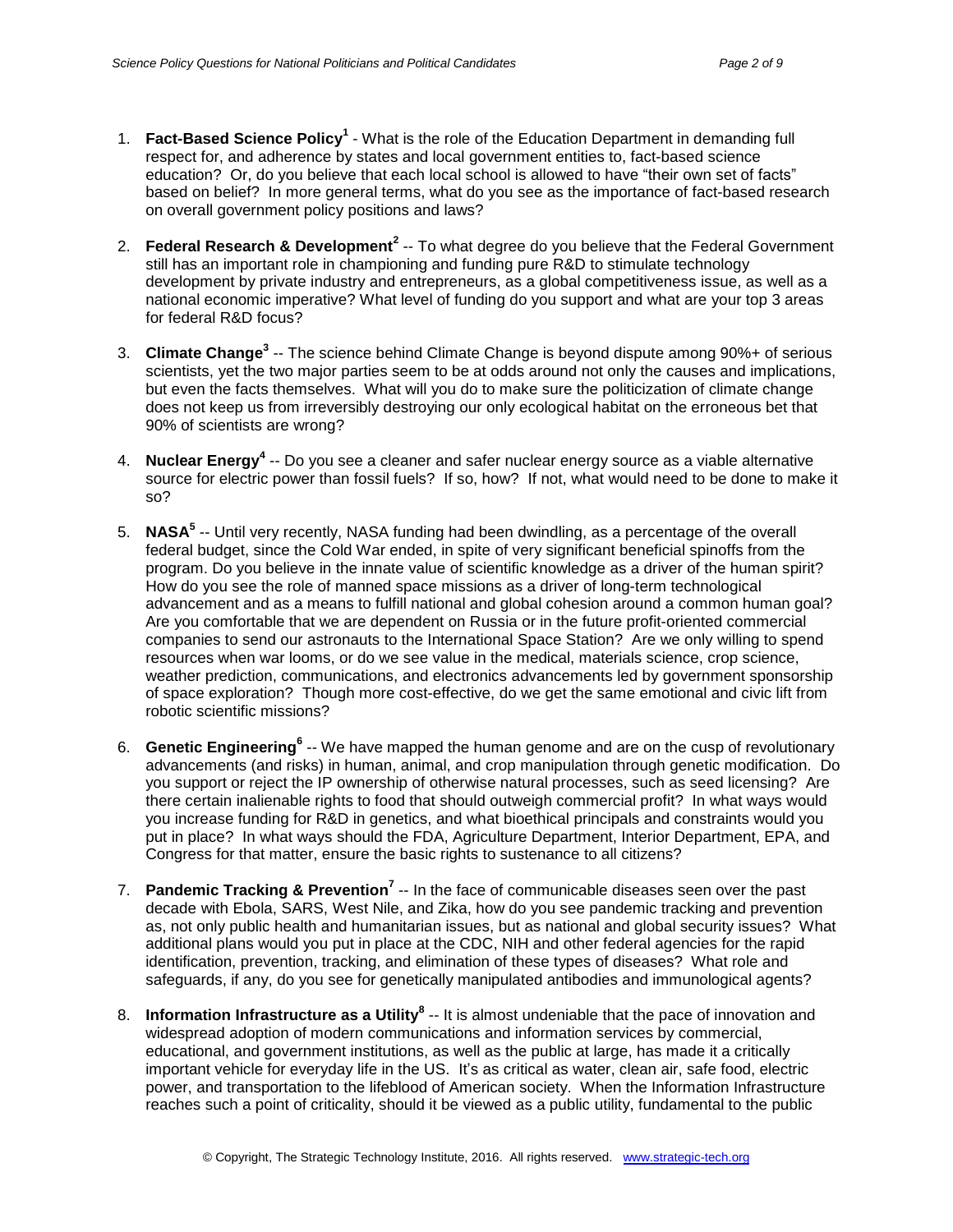good? Or do you believe that, although originally funded with DARPA federal support, the evolved Internet (what Vice President Al Gore called the "Information Superhighway") should or should not be subject to the whims of profit-oriented commercial entities with less or more control by the Federal Communications Commission, as we have seen with the "Net Neutrality" debate?

#### **Call to Action**

In the past the actions of individuals or single industries or even single nations mattered little to the outcome of the world. Modern technology is quantitatively more pervasive in society and leads to quantum changes in the qualitative influences of technology (Mesthene 25). We have a whole new generation of weapons, microbes, and chemicals that can influence the future of the planet.

Many of today's ethical controversies can be traced back to an archaic set of assumptions regarding the rights of stakeholders. These rights often were developed at a time when the economic, social, and environmental conditions made their individual applications less of a problem than today. However, we live in a society that rapidly diffuses technology, each with intended and aggregative unintended consequences on the well-being of society, to an increasing number of rights claimants who each exercises the maximalist uses of technology. This ultimately leads to the destruction of the commons and degrades the overall social fabric. As such, the rights of stakeholders must, at a minimum be bounded by the constraints of the modern technological society and, in certain special cases, be restricted by government regulatory actions.

Engineers as a group and as individuals have special responsibilities as citizens, which go beyond those of non-engineer citizens. From this perspective, engineers and scientists must be part of the decisionmaking process. Traditional professional society codes of ethics cite a series of actions and practices that professional engineers or scientists should not engage in. It is a "thou shalt not" approach to ethics. Citing what one cannot do is tantamount to applying a deontological top's down approach to ethics. Designers and developers of technology can no longer seek moral solace from only seeking to minimize harm. They must proactively seek to maximize the most benefits for the largest number of people, while delivering the most benefit to those most negatively impacted, or likely to be negatively impacted, by the unintentional consequences of complex technology. They need to operate out of a new ethical paradigm; one that is a bottom-up, empirically based, neo-consequentialist set of personal morals and professional requirements. This renewed ethical imperative would lead to scientific research and product designs for the most positive consequences, rather than settling on the current approach of minimizing the maximum regret. (McGinn, Technology, 14-15).

"All citizens have an obligation to devote some of their time and energies to public policy matters. Minimal requirements for everyone are to stay informed about issues that can be voted on, while stronger obligations arise for those who by professional background are well grounded in specific issues as well as for those who have the time to train themselves as public advocates," as put forth by Philosopher Mike Martin and Engineer Roland Schizinger (Martin 29l).

The late Jacob Bronowski warned us, "…it should make us shiver whenever we hear a man of sensibility dismiss science as someone else's concern. The world today is made, it is powered by science; and for any man to abdicate an interest in science is to walk with open eyes toward slavery" (Bronowski 6).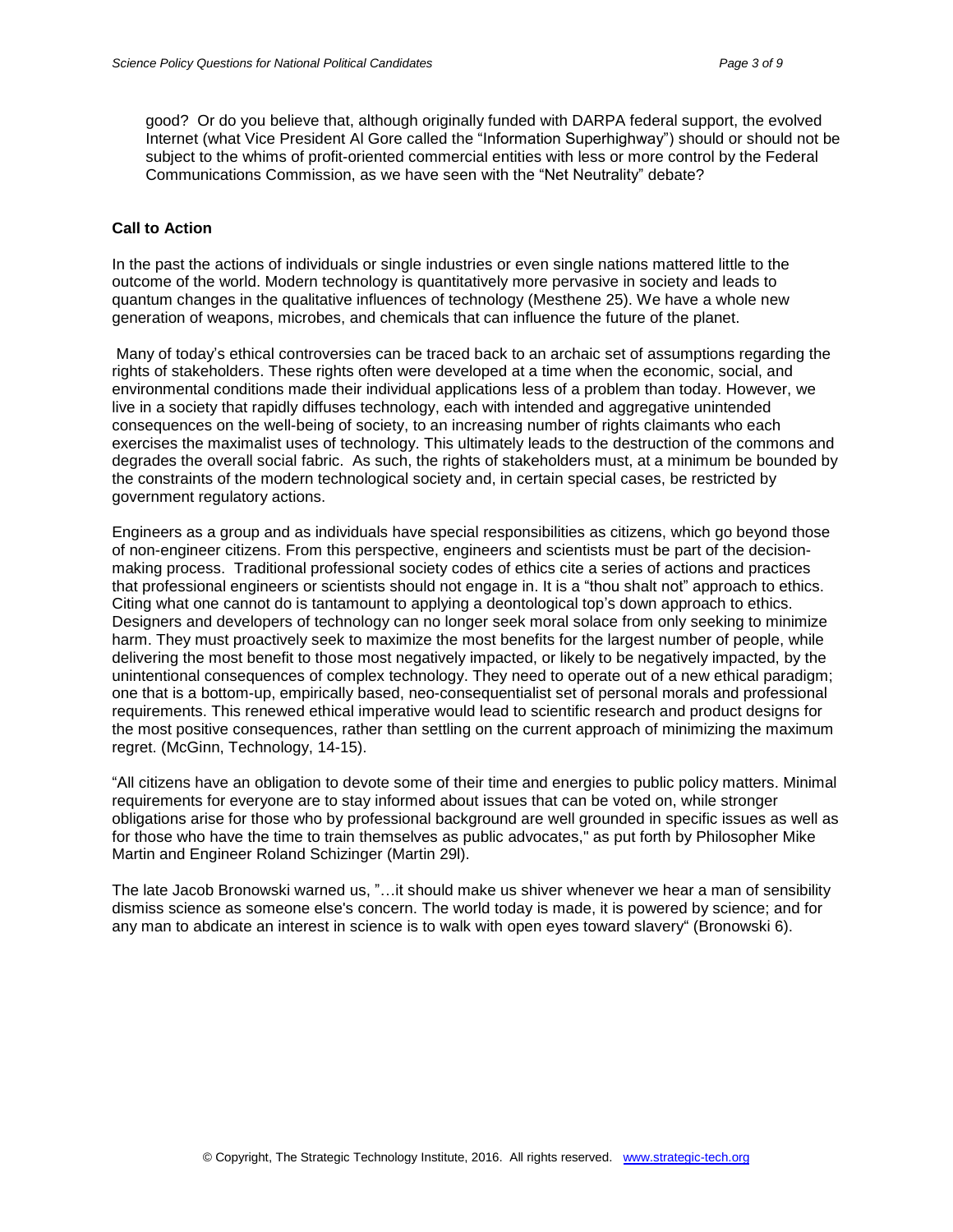

# **About the Author**

Blake White is the Founder & Principal of the Strategic Technology Institute. Over a 30 year career, he served both Silicon Valley and Hollywood communities, holding senior positions at Cognizant, PwC, Ascent Media Consulting Services, SGI, Apple, HP, P&G, and three startups. He helped develop and launch foundational technologies in the computer networking, Internet, graphics, and digital media industries, led digital transformation programs, consulted on the alignment of technology roadmaps with business strategy, and supported M&A decisions across the content value chain. An active industry speaker, Blake is also the author of a book on Technology Assessment and several articles for industry publications including: SMPTE Motion Imaging Journal, Broadcast Engineering magazine, MESA M&E Journal, Journal of Digital Media Management, as well as PwC-sponsored white papers. Blake holds an MLA from Stanford University, MBA from Xavier University, and a BS in engineering from North Carolina State University.

### **Contextual Notes**

1 **Fact-Based Science Policy** -- Science is the body of knowledge obtained by methods based upon observation. Derived from the Latin word *scientia*, which means knowledge, the modern usage employs the German concept of *wisenschaft*, which means systematic organized knowledge. Thus, science implies not mere isolated facts, but knowledge that has been put together in some organized manner (Bronowski). In particular, the science with which we are concerned is a body of knowledge which derives its facts from observation, connects these facts with theories, and then tests or modifies these theories as they succeed or fail in predicting or explaining new observations. In this sense, science has a relatively recent history – perhaps four centuries (Platt). In essence, it derives pure neutral knowledge extracted painfully from nature through systematic means for dissemination to all humanity.

2 **Federal Research & Development** -- Science is the study of nature around us and subsequent development of scientific laws. Technology is the practical application of those laws, in sometimes non-rigorous ways, toward the achievement of some purpose - usually material (Dorf, 1). Technology is not science. Technology is how we do things, not how we think of them. The basic motive for "bringing about technology" is the desire to obtain more or better material things. However, technology relies very heavily upon basic scientific knowledge in addition to prior technology. Technology is never neutral, since it is directed in specific instances toward specific material objects -- that is, toward the production of physical objects, driven by physical needs. Technology also involves our relationship with the environment. It involves our attempt to control and shape the environment and to make use of whatever resources are available in that environment (Fischer, 77). For our purposes, technology is science plus purpose.

3 **Climate Change** -- NASA's Global Climate Change website notes that the current warming trend is of particular significance because most of it is very likely human-induced and proceeding at a rate that is unprecedented in the past 1,300 years. Ninetyseven percent of climate scientists agree that climate-warming trends over the past century are very likely due to human activities, and most of the leading scientific organizations worldwide have issued public statements endorsing this position.

The heat-trapping nature of carbon dioxide and other gases and their ability to affect the transfer of infrared energy through the atmosphere is the scientific basis of many instruments flown by NASA. There is no question that increased levels of greenhouse gases must cause the Earth to warm in response. All three major global surface temperature reconstructions show that Earth has warmed since 1880. Most of this warming has occurred since the 1970s, with the 20 warmest years having occurred since 1981 and with all 10 of the warmest years occurring in the past 12 years. NASA, citing specific scientific research studies, summarizes key climate change indicators:

- The oceans have absorbed much of this increased heat, with the top 700 meters (about 2,300 feet) of ocean showing warming of 0.302 degrees Fahrenheit since 1969.
- Data from NASA's Gravity Recovery and Climate Experiment show Greenland lost 150 to 250 cubic kilometers (36 to 60 cubic miles) of ice per year between 2002 and 2006, while Antarctica lost about 152 cubic kilometers (36 cubic miles) of ice between 2002 and 2005.
- Glaciers are retreating almost everywhere around the world including in the Alps, Himalayas, Andes, Rockies, Alaska and Africa.
- Global sea level rose about 17 centimeters (6.7 inches) in the last century. The rate in the last decade, however, is nearly double that of the last century.
- Since the beginning of the Industrial Revolution, the acidity of surface ocean waters has increased by about 30%. This increase is the result of humans emitting more carbon dioxide into the atmosphere and hence more being absorbed into the oceans. The amount of carbon dioxide absorbed by the upper layer of the oceans is increasing by about 2 billion tons per year.
- The number of record high temperature events in the United States has been increasing, while the number of record low temperature events has been decreasing, since 1950.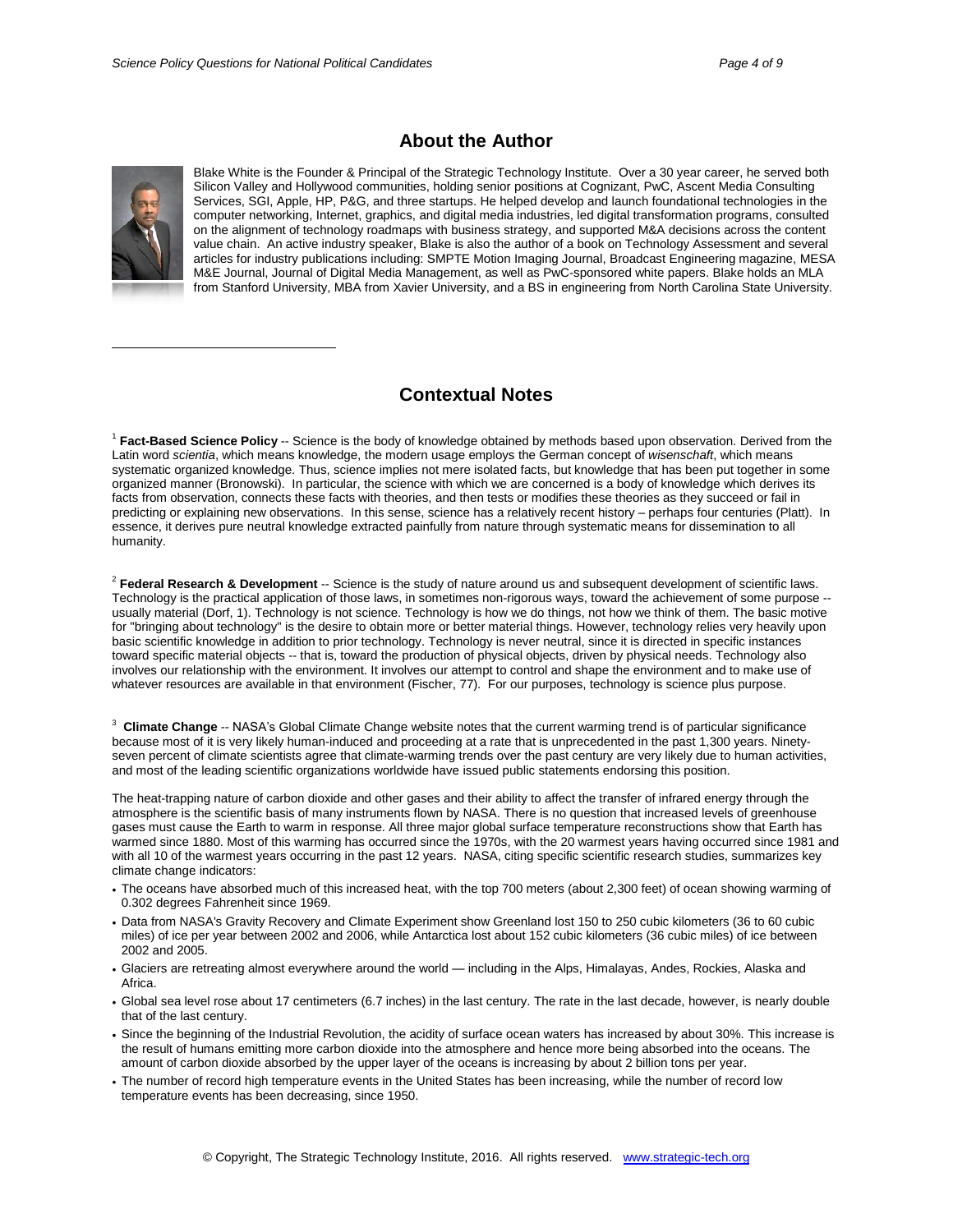Three fossil fuels — petroleum, natural gas, and coal—have provided more than 80% of total U.S. energy consumption for more than 100 years. However, general public and private recognition of the role of fossil fuels in global warming has led to positive initiatives, albeit late in the game. Chemical engineers see their design goal not simply as maximizing yield, but as finding a process with an acceptable yield that also minimizes pollution and safety hazards (Pool 291). In 2015, the renewable share of energy consumption in the United States was its largest since the 1930s at nearly 10%. The greatest growth in renewables over the past decade has been in solar and wind electricity generation. Liquid biofuels have also increased in recent years, contributing to the growing renewable share of total energy consumption. The most significant decline in recent years has been coal: U.S. coal consumption fell 13% in 2015, the highest annual percentage decrease of any fossil fuel in the past 50 years. According to the International Council on Clean Transportation, fuel economy standards are applied in approximately 80% of the global automobile market.

4 **Nuclear Energy** -- In the 1980s, with only 6% of the world's population, the US consumed over one-third of its energy. Between 1990 and 2015, U.S. energy productivity rose by 58%, with improvements in every sector. Today, through conservation and efficiency efforts, as well as a concerted focus by the Obama Administration over the past 7 years on renewable energy sources and domestic oil production, demand for coal in the power sector reached its lowest level since 1987, natural gas accounts for 29% of total primary energy consumption, and the US is now a net exporter of crude oil at an average of 458,000 barrels per day. However, nuclear electric power had no growth between 2014-2015, at approximately 8 quadrillion BTUs (U.S. Energy Information Administration). However, make no mistake about it, the US considers energy important enough that is justifies war; so, disregarding our commitment to sustainable independent energy sources prepares us for a very rude awakening.

Nuclear power is, and will need to continue to be, in our national energy mix. The proponents and opponents of nuclear power argue their points of view vehemently, are armed to the teeth with statistics and conflicting scientific experts, and evoke the fears of the general public. Talking to any of them is typically a one-sided conversation with the truth lying somewhere between their extremes. The battle over nuclear power rages so violently that benefits are forgotten; so are hazards. It is true that nuclear power has the potential for being one of the least expensive methods of producing large commercially available supplies of electricity. The public concern is not merely concentrated on the issue of meltdowns for Three Mile Island type accidents. Genuine concern over nuclear waste is valid.

We the public, and our government representatives, must be technically literate enough to know that:

- It is untrue that no method of waste disposal is available Professor Petr Beckman of the University of Colorado described a process in the late 1970s/early 1980s that could be used for reprocessing and burial, with most of the uranium and virtually all of the plutonium extracted chemically by acid, such that the remaining high-level wastes would be responsible for 99% of the radioactivity but only 1% of the volume (a small amount of highly radioactive waste).
- It is untrue that nuclear power poses the greatest health hazard to the population Beckman showed back in 1980 that 0.01% by weight of nuclear waste (after proper processing) is actually radioactive and with remote burial, the victims of nuclear waste could be comparably negligible to the 37,000 victims of coal generated power.
- It is untrue that nuclear power adds to the radioactivity of the Earth The uranium is already here and already decaying. Since the real danger lies in being too close to concentrations of it, we should place our power plants away from people.

Over the past several decades, engineers and contractors have to own their contributions to slowing the growth of safe nuclear power, not only fears of meltdowns. The long memory of the public and regulators are legitimate, given that of 43 plants under construction in 1981, the NRC rated 7 "below average" in quality, 36 "average", and none "above average", according to Jim Mintz, in his interview of Nunzio Palladino, former Chairman of the U.S. Nuclear Regulatory Agency for the American Association for the Advancement of Science's journal. Lawrence Kanous of Detroit Edison castigated the electric power industry in the post-Three Mile Island reviews, for paying "insufficient attention to the human side of such systems since most designers are hardware-oriented. They focus on what is important to the physical functioning of the machine and assume that the human operators are adaptable" (Pool 283).

Robert Pool observes that engineers do not think of what they do in social terms. However, as technologies become more complex, engineers will find it increasingly necessary to take human performance and, eventually, organizational factors into account in their designs (Pool 287). For example, Pool argues in favor of high reliability organizations that build safety into the systems and processes from the start, rather than adding it on as an afterthought. Pool argues for a design approach that accepts that people make mistakes and that organizations get sloppy and takes those factors into account in the engineering process. This is in stark contrast to the machine-centered philosophy of engineering, where one designs a plant so that it does its job efficiently, then expect people and organizations to adapt to it (Pool 280). When it comes to complex systems, the emphasis needs to be on making operators of technology more effective, instead of making machines more effective. The industry should consider systems that inform humans, in great and varied detail, rather than blindly automate and delegate important and risky operations to machines. "Creating such informed systems is an expensive process, one that is difficult to justify for such safe and mature technologies as coal-fired power plants. But nuclear plants are a different matter," notes Pool (Pool 285).

<sup>5</sup> NASA -- The omnibus spending bill, released by House and Senate appropriators on Dec. 16 after extended negotiations, allocates \$19.285 billion to NASA for fiscal year 2016. That total is \$756 million above the administration's requested budget and the total provided the agency in a House spending bill passed in August. It is nearly \$1 billion above a Senate bill that appropriators approved in June, but was never passed by the full Senate [\(spacenews.com\)](http://spacenews.com/). Although generally unknown to the public and rarely cited by its critics, NASA receives just 0.4% of the \$4.147 trillion federal budget. Compare that to the Department of Defense. Its budget is \$523.9 billion, or 12.6% of the total. DoD's budget would pay for 29 NASA departments [\(www.thebalance.com](http://www.thebalance.com/)).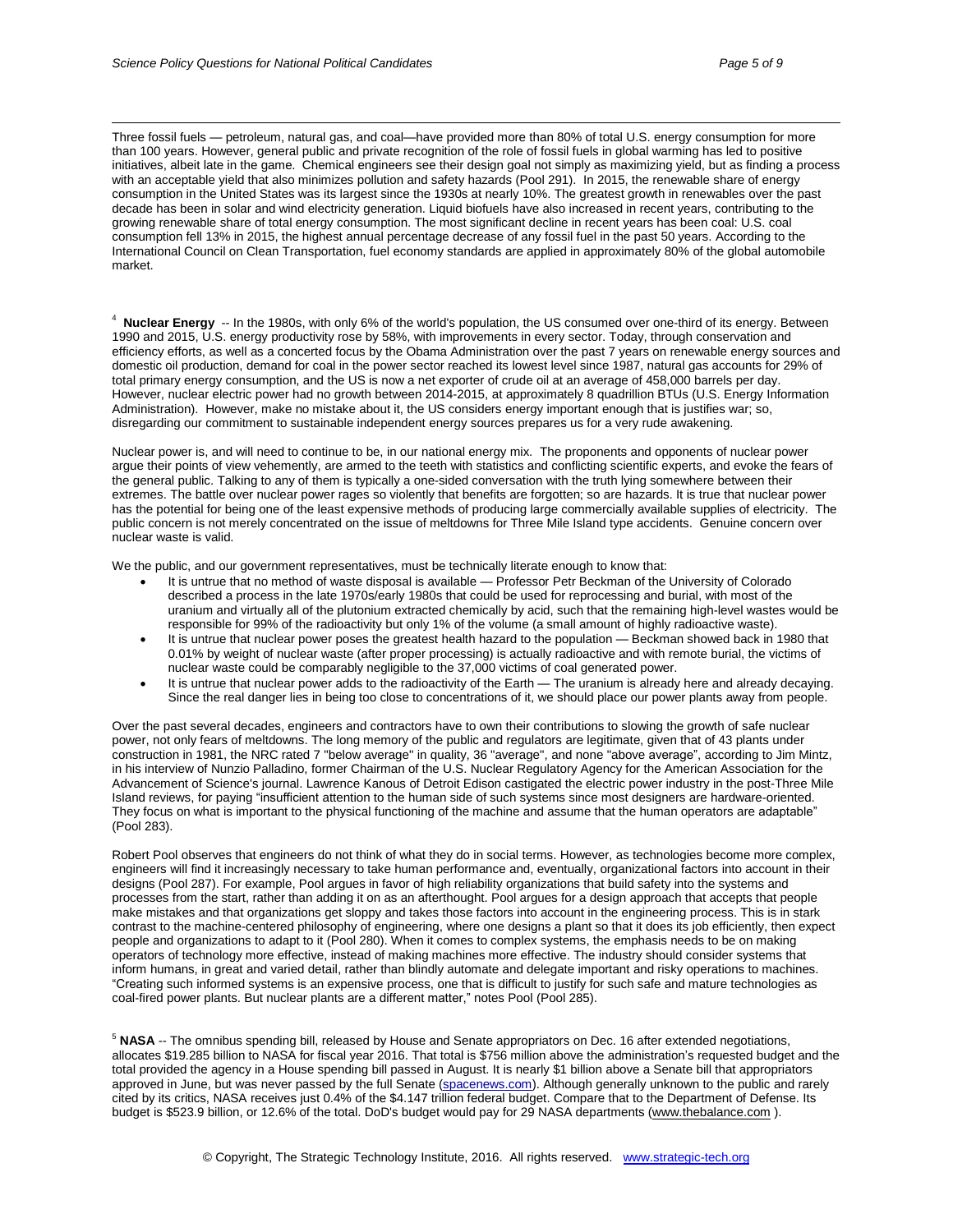The budget allows NASA to continue development of the Orion crew vehicle, Space Launch System, and Exploration Ground Systems that will one day send astronauts beyond low-Earth orbit. NASA's website provides the following highlights:

- The Space Launch System (SLS) is a new heavy-lift rocket, more powerful than any previously built. SLS will be capable of sending humans aboard Orion to deep-space destinations such as an asteroid and Mars.
- The budget proposal serves as a catalyst for the growth of the American commercial space industry, including development of commercial crew transportation. US Commercial Crew transportation Capability (CCtCap) contracts are being developed at the Florida spaceport with the goal of certifying safe, reliable and cost-effective access to and from low-Earth orbit and the International Space Station by the end of 2017.
- The 2016 budget allows NASA to continue developing and testing transformative capabilities and new technologies crucial to future exploration initiatives, such as a high-powered solar electric propulsion capability to drive the robotic segment of an asteroid retrieval mission and future exploration systems in deep space.
- NASA's budget also funds continued work toward a 2018 launch of the James Webb Space Telescope, successor to the Hubble Space Telescope and the largest observatory ever put into space.
- NASA's science funding supports research in a wide variety of areas, facilitating collaboration with more than 10,000 US scientists in universities, industry, and government laboratories through over 3,000 openly competed research awards. Some of the agency's aeronautics research is applied in every US aircraft and air traffic control tower. NASA scientists and engineers are working on new composite materials that will make future air and spacecraft lighter and more durable.

According to *The Balance*, since 1976, NASA created 1,400 inventions that wound up as products or services. It has been estimated that each dollar of NASA spending is a catalyst for \$10 of economic benefit, due to NASA's unique position to provide some of the technological innovation that drives the space economy. This spin-off effect created many of the goods and services we take for granted every day:

- Heart defibrillators
- Kidney dialysis machines
- CAT scanners
- GPS

 $\overline{a}$ 

- Weather and communication satellites
- Freeze-dried food
- Other technologies developed for exploring space are now used to increase crop yields or search for good fishing regions.

NASA Administrator and former astronaut, Charles Bolden, emphasized his belief that NASA is a beneficial investment for our nation and for the world. "NASA is an incredible investment for our nation because what we do not only uncovers new knowledge, it helps raise the bar of human achievement," he said. "People everywhere are attracted to what we do, because exploration embodies our values as a nation -- resilience, hope, and overcoming the challenges faced" (NASA).

<sup>6</sup> Genetic Engineering -- We have been encouraged to believe that it is one thing for the biologist to know how to perform gene splicing, but it is quite another for biological engineers to actually create harmful forms of life. After all, when the threat of biological genocide due to a genetically engineered mutant virus having escaped a pharmaceutical laboratory confronts humanity, who is to blame?

In an era when scientific research can be used for both good or evil, as shown by biological research for cures that could also be helpful to bio-terrorists, has the assumption of the neutrality of facts outlived its usefulness? For example, aarguments were made for continuing the Australian research in mouse pox and genome sequencing of viruses based on convincing agricultural and medical benefits that are possible derivatives of the research (Pollack). Equally strong arguments can be made as to how publication of this research enables terrorists or rogue states to more quickly develop weapons of mass destruction (Pollack). As science (knowledge) and technology (applications) are increasingly intertwined, must we consider banning certain research, not just restricting the publication of the research? And, who decides?

As a demonstrative example, consider a scenario of human cloning for reproductive and therapeutic reasons.

- There is no compelling reason to apply scarce, rationed medical research funds to reproductive cloning, especially since there are other means of child bearing that are available for most people, including IVF, related egg donation, surrogate mothers, and adoption. The number of people not able to use these means is relatively small, in comparison to the proposed opportunity cost of medical research for reproductive cloning. In addition, the needs of existing life with promising social potential trumps the potential needs of potential life. However, there is a negative right, not to be prevented from reproducing. This negative right does not automatically imply an unbounded positive right to be provided medical assistance to reproduce by all possible means and at any unbounded social cost.
- Alternatively, There is a compelling reason to pursue therapeutic cloning (somatic nuclear transfer) to better understand the genetic makeup of disease and to research whether rejection-free transplantable organs can be grown in the laboratory. This positively impacts millions of people, is a better use of scarce medical research funds, and does the most good while minimizing the most harm. In addition, research can be performed under strict oversight, including ethics review panels, informed consent, registration of practitioners, a shared database of research results, and stiff legal penalties for misuse.
- There may be indirect positive benefits to reproductive cloning as well. If indirect benefits to reproductive cloning occur as a result of therapeutic cloning research, there is no compelling reason to prevent use of this research to further advance reproductive cloning. As a matter of casual observation, the current arguments against reproductive cloning are weak. They are based on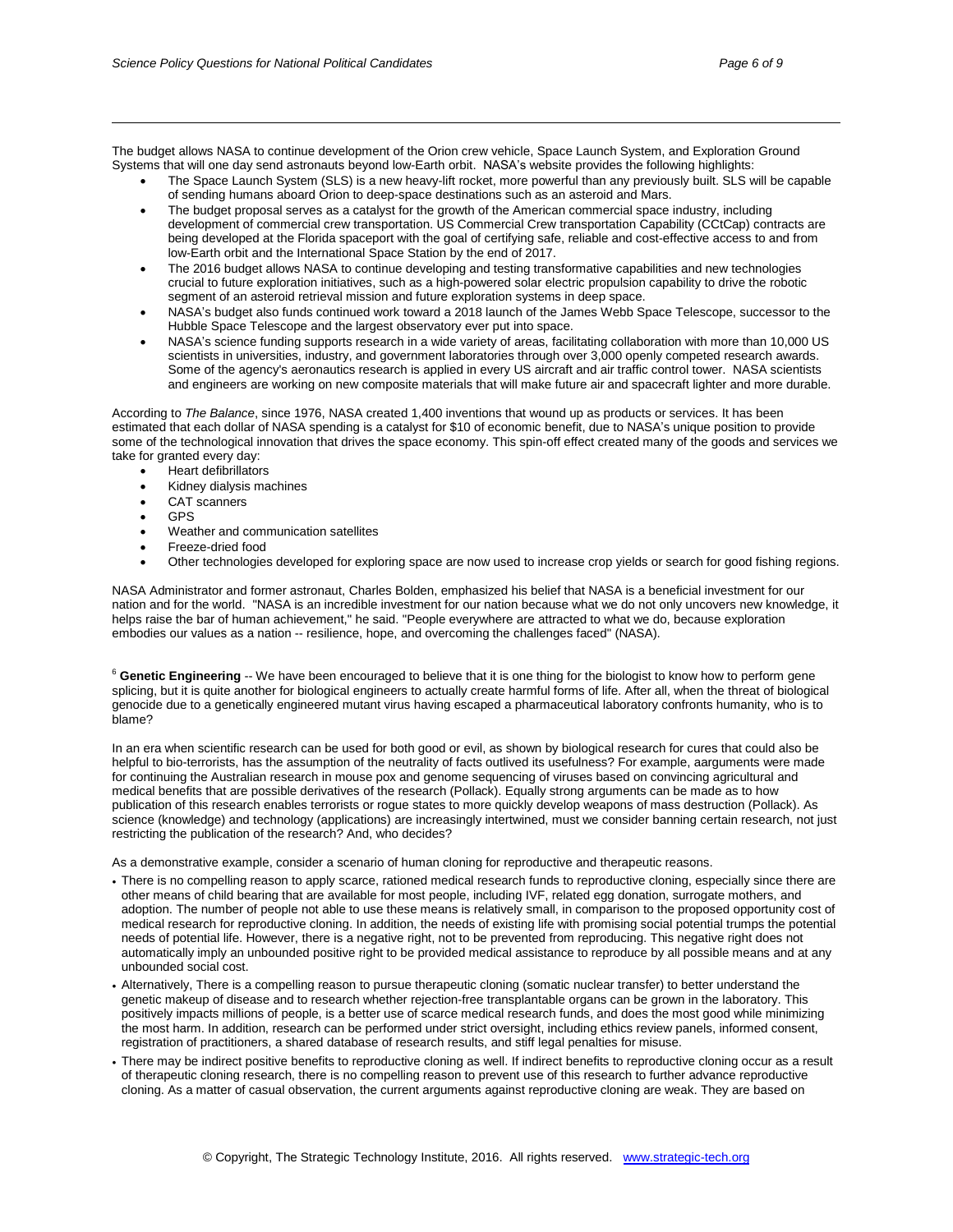deontological reasoning, employ worst case scenarios, and pander to fear and subjective "revulsions." The same social results can occur through natural childbirth and child rearing.

Do these scenarios help society understand that a certain threshold must exist, beyond which it is unsafe to venture in the name of pure research? If we restrict knowledge, what makes us think that others won't eventually make similar discoveries? Is full disclosure safer than restrictions? The raging debate centers around what can be done to alleviate these threats and who should bear the responsibility for implementing solutions.

Also, in the United States, which represents a minority of humanity, market-driven allocations of resources have allowed the healthcare system and biomedical research to pursue, not just the basic needs of the many, but the vain desires of the few who have the ability to pay for what must be considered luxury treatments. The moral question that needs to be addressed is to what extent should market forces be allowed to create an unfair distribution of benefits to the few when humanity at large holds a claim on biomedical knowledge and each person has a right to basic healthcare? Even those who can afford to pay for luxurious treatments, such as cosmetic alteration, genetic enhancements, and extraordinary life support measures, may not have an unbounded positive right to do so when scarce medical resources prevent their fellow citizens from experiencing the most basic preventive care, such as clean water, sanitation, minimal nutritional requirements, prenatal care, inoculations, and relief from easily treated medical ailments, such as pain, dehydration, diarrhea, influenza, and the childhood diseases.

<sup>7</sup> **Pandemic Tracking & Prevention** -- As with other goods and services that are subject to resource constraints, preventive healthcare and clinical intervention are not available to hundreds of millions of people, most in developing countries in Africa, Asia, and South America. These regions represent the bulk of humanity and their medical needs are underserved.

Many people try to conveniently ignore the plight of the masses of humanity, as if their diseases will never reach the rest of us. For example, Garret Hardin, in *Lifeboat Ethics,* maintains that we have a duty not to help the poor and starving of other countries because they will overrun the lifeboat and sink us all. This short sightedness assumes that we live in isolation and presumes that the fates of those in the lifeboat are independent of the fate of those in the water. Others claim that aid does not work, that bureaucracies tend to perpetuate themselves at the expense of the poor, and that aid creates an unhealthy dependence, in the manner described in the parable of teaching the poor to fish rather than giving them fish. We ignore these people at our own peril. HIV-AIDS, tuberculosis, SARS, and plague are vivid reminders that the plights of the most remote citizens are shared by all. According to Farmer, "Complex social webs not only link the city and countryside but also link one country to another. An estimated one-third of U.S. tuberculosis cases occur among those born in another country, and this population is growing. The ways in which tuberculosis is transmitted mean that a local outbreak constitutes a global concern" (Farmer 277).

On a purely utilitarian argument, Peter Singer argues that we ought to seek to reduce the overall amount of suffering in the world, even at great cost to those of us who have more affluent lifestyles (Singer). While Henry Shue argues that everyone has a positive right to minimal subsistence, i.e., one that imposes obligations on the others to assist in meeting this right, the over-reliance on the libertarian market based allocation of food and medical resources seems to constrain society's abilities to provide a just distribution of medical services and benefits to those most in need (Shue). As Farmer keenly observes it, "If there is no role for any but profiteers, what sort of health care environment have we created?" (Farmer 279)

The moral question that needs to be addressed is to what extent should market forces be allowed to create an unfair distribution of benefits to the few when humanity at large holds a claim on biomedical knowledge and each person has a right to basic healthcare? As a matter of social justice, public policymakers have an obligation to: (a) ensure basic healthcare opportunities to all, regardless of income, (b) provide for equitable distribution of the real costs and benefits of extraordinary treatments, and (c) ensure that if anyone is to be negatively affected by medical research and unequal distribution of medical care, at least a proportional share of the benefits will accrue to the most negatively affected groups. In a connected world of travel and commerce, where pandemics threaten all of humanity, it is morally wrong and short-sighted to address these issues in any other manner than via a global strategy.

8 **Information Infrastructure as a Utility** -- Do rights recognized in the non-digital world automatically transfer to the same rights in the digital realm? When it comes to the provision of government services and the subsidization or promotion of private services over what has become a public infrastructure, the answer should be yes.

In today's society, Information & Communications Technology is more than a consumer product that is subject to the economic rules of diffusion. ICT has become the de-facto foundation of the socio-economic infrastructure. Kathleen Cooper, the Under Secretary for Economic Affairs of the Economics and Statistics Administration and Michael Gallagher, Assistant Secretary and Administrator of the National Telecommunications and Information Administration proclaimed in the foreword to their joint 2004 report, *A Nation Online: Entering the Broadband Age*:

Now, more than ever before, high-speed connections promise to enhance our Nation's productivity and economic competitiveness, improve education, and expand health care for all Americans. High-speed networks provide the power to erase geographic, economic, and cultural gaps. With high-speed connections, American workers can find jobs; small businesses can have global markets; rural doctors can consult with specialists; and students can take classes that are taught from across the country.

In the U.S., the provision of public infrastructure, such as electricity, has been seen as a public good that should be available to all since Franklin Roosevelt's Executive Order 7037 that established the Rural Electrification Administration in 1935. The current administrator of that order, the Rural Utilities Service of the Department of Agriculture, requires that all electric and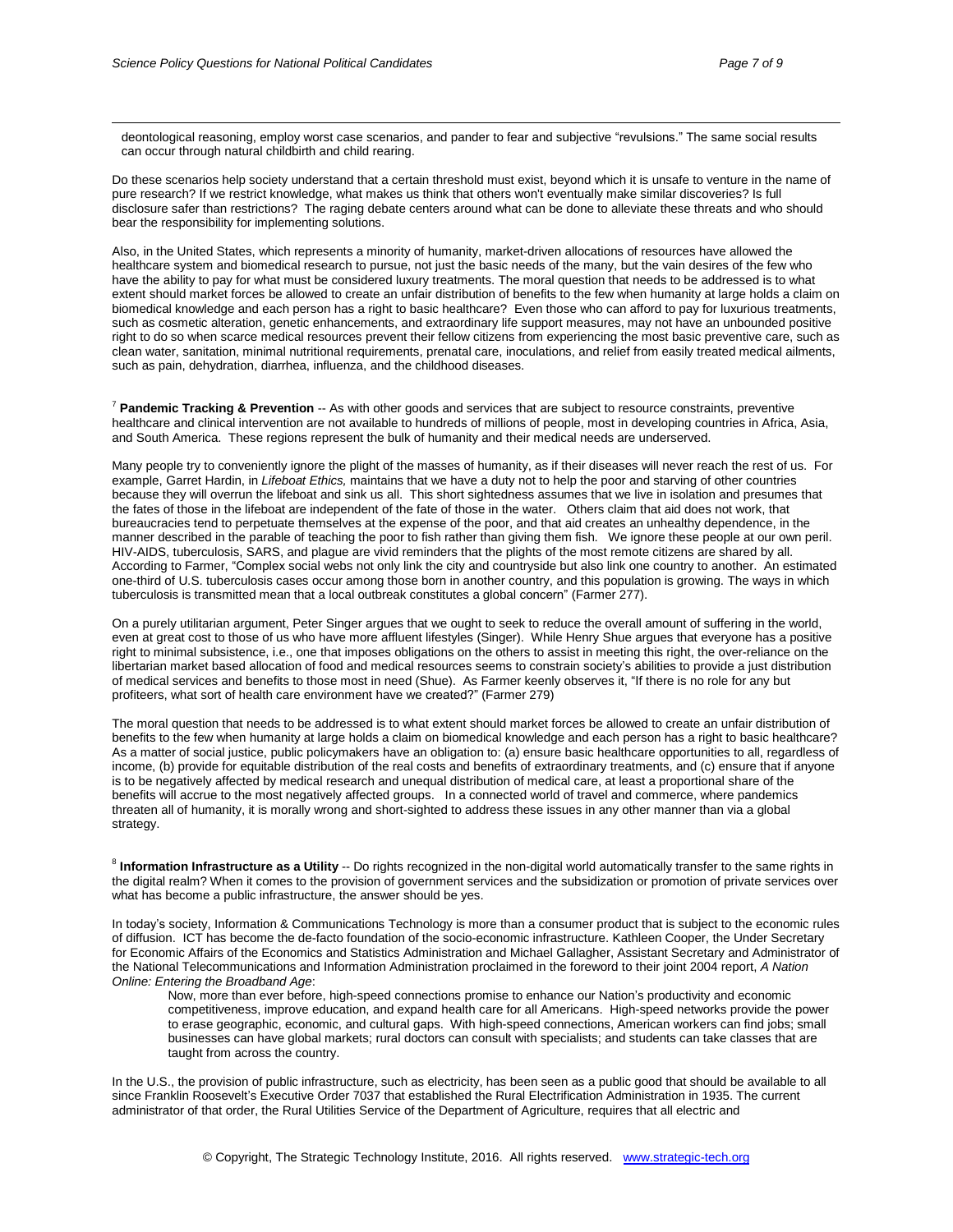telecommunications service providers adhere to Title VI of the Civil Rights Act of 1964, Section 504 of the Rehabilitation Act of 1973, and the Age Discrimination Act of 1975 (Anderson 1). In addition, Title II Section 201 of the Civil Rights Act of 1964 requires that all persons be entitled to equal enjoyment of the public goods, services, facilities, and accommodations without discrimination on the basis of race, color, religion, or national origin (Wright 589).

The U.S. government sees inherent benefit to making communications infrastructure available to all and it is willing to subsidize or mandate special programs for the poor. Focusing on the universal service provisions of the 1996 Telecommunications Act, the FCC issued rules based on four goals. First, all universal service objectives established by the Act must be implemented, including those for low-income individuals, consumers in rural, insular and high cost areas, as well as for schools, libraries, and rural health care providers. Second, rates for basic service must be maintained at affordable levels. Third, affordable basic phone service must continue to be available to all users with the help of a universal service fund which will subsidize phone service for those who qualify. Fourth, the benefits of competition in the telecommunications arena must be brought to as many consumers as possible. The Universal Service requirements of the Telecommunications Act of 1996 also mandated a 'Lifeline Assistance Program' to subsidize the cost of monthly telephone bills for the poor.

The Universal Declaration of Human Rights, originally adopted by the United Nations in 1948, also acknowledges the fundamental importance of and rights to communications and information access. It asserts that individuals have the right to seek, receive, and impart information and ideas through any media, regardless of frontiers, as a function of one's freedom of expression (Wilhelm 61). To the United Nations General Assembly, ICT is a not a luxury. Their 2002 report of the UN ICT Taskforce argued that, "Greater reliance upon this can do much to facilitate the work of governance, to promote economic opportunities and to improve education and health. ICT is not an alternative to other expenditures but is a requisite tool for development. Not only are the new technologies a key to unlocking economic growth; they impinge on and can impact virtually all aspects of development. It thus deserves priority attention even in conditions of limited infrastructure and budgets" (UN 1).

In the modern, technologically-intensive, democratic society of the United States, equal rights to access and use the public infrastructure is assured to all citizens. Title II Section 201 of the Civil Rights Act of 1964 requires that all persons be entitled to equal enjoyment of the public goods, services, facilities, and accommodations without discrimination on the basis of race, color, religion, or national origin (Wright 589). While the Civil Rights Act was meant to address public transportation, lunch counters, hotels, and theaters, the public market for goods and services, as well as the provision of government services, are increasingly based on computerized access to information available over the network infrastructure of the Internet.

The cumulative effect of these laws and policies is to legitimize global Information & Communications Technology, when used for the public provision and delivery of services, as a new type of public infrastructure to which all citizens have a right to access and use. Obviously, with the rapid globalization of manufacturing, the service sector, and now intellectual capital itself, and with the web of computers, online libraries, and information service providers, ICT has much more powerful implications to the overall economic opportunity of a society than a mere set of consumer electronics devices. ICT has become the modern infrastructure for opportunity.

### **Works Cited**

- Anderson, Curtis M.; *Memo to RUS Electric and Telecommunications Borrowers regarding Civil Rights Compliance*, (Washington, D.C.: Rural Utilities Services), March 3, 2006, [http://www.usda.gov/rus/index2/CivilRightsComplianceforRUSB](http://www.usda.gov/rus/index2/CivilRightsComplianceforRUSB%20orrowers.htm) [orrowers.htm](http://www.usda.gov/rus/index2/CivilRightsComplianceforRUSB%20orrowers.htm)
- Amadeo, Kimberly; *NASA Budget: Current Funding and History*, The Balance, Sept. 8, 2016, [https://www.thebalance.com/nasa](https://www.thebalance.com/nasa-budget-current-funding-and-history-3306321)[budget-current-funding-and-history-3306321](https://www.thebalance.com/nasa-budget-current-funding-and-history-3306321)

Beckmann, Petr; *The Non-Problem of Nuclear Wastes*, (Boulder, Colorado: The Golem Press); 1979, pp. 1-16.

Bronowski, Jacob; *Science and Human Values*; (New York: Harper & Row), 1956.

Dorf, Richard C.; *Technology, Society and Man*; (San Francisco: Boyd & Fraser), 1974.

Farmer, Paul. *Infections and Inequalities: The Modern Plagues;* (Berkeley: The University of California Press), 1999.

Fischer, Robert; *Science, Man & Society*; (Philadelphia: W.B. Saunders), 1975.

- Kahan, Ari; *Global Energy Intensity Continues to Decline*, U.S. Energy Information Administration, [http://www.eia.gov/todayinenergy/detail.cfm?id=27032#](http://www.eia.gov/todayinenergy/detail.cfm?id=27032)
- Kopalek, Michael; U.S. Energy Information Administration, *Monthly Energy Review*, April 2016, [http://www.eia.gov/todayinenergy/detail.cfm?id=27172#](http://www.eia.gov/todayinenergy/detail.cfm?id=27172)

Martin, M. W. and Schinzinger, R. *Ethics in Engineering*; (New York: McGraw-Hill), 1983.

McGinn, Robert. *Technology, Demography, and the Anachronism of Traditional Rights.* Journal of Applied Philosophy, Vol. 11, No. 1, Spring 1994, pp. 57-70.